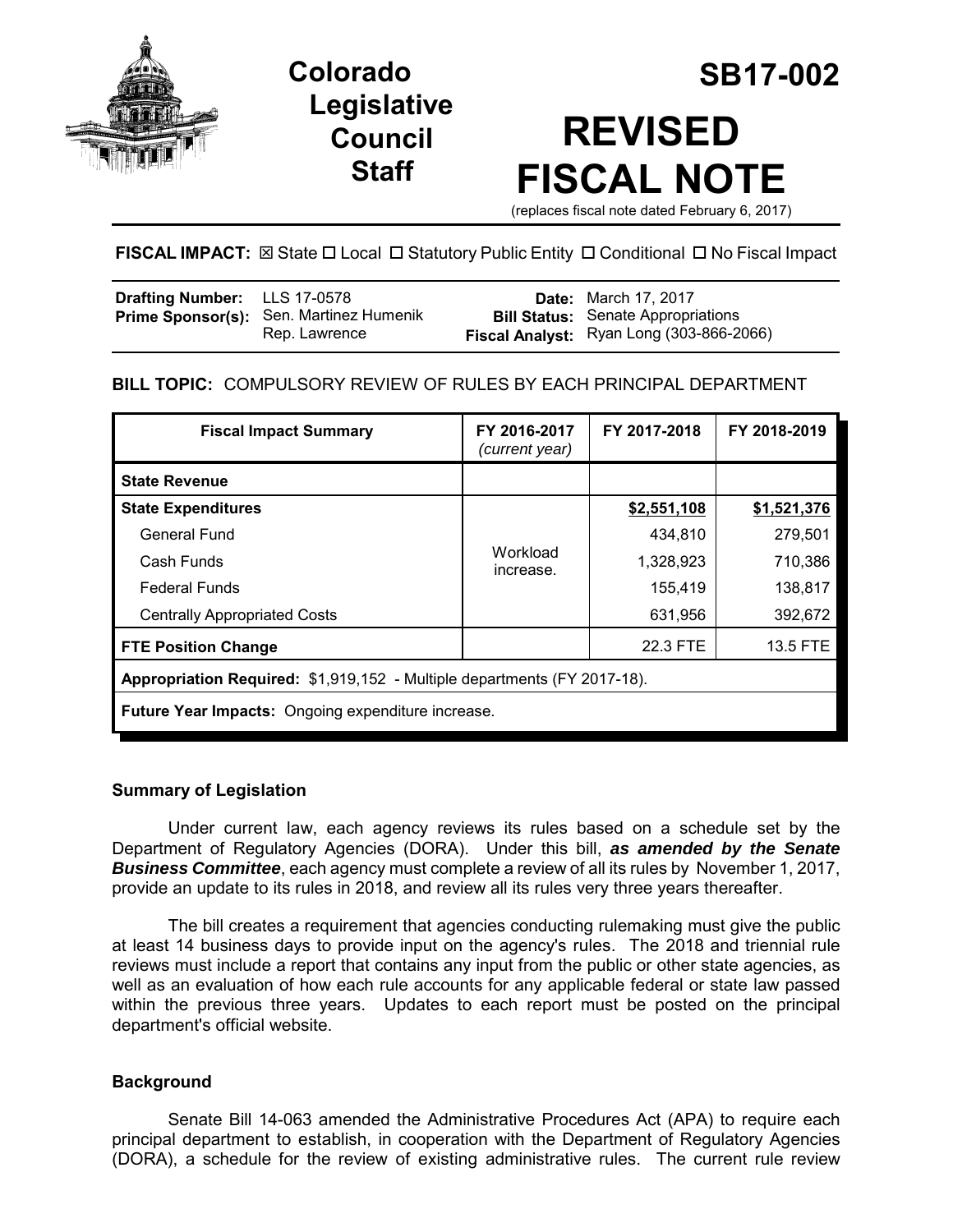Page 2 **SB17-002** 

March 17, 2017

schedule for agencies can be found in Table 1. SB 14-063 applied eight new statutory criteria, but was generally aligned with activities already taking place in the Executive Branch due to an executive order issued by the Governor in 2012. Executive Order D 2012-002 remains in effect until rescinded or superceded by a future executive order.

| Table 1. 2016 Principal Department Rule Review Schedule |                                  |  |  |
|---------------------------------------------------------|----------------------------------|--|--|
| <b>Department</b>                                       | <b>DORA Rule Review Schedule</b> |  |  |
| Agriculture                                             | 3 years                          |  |  |
| Corrections*                                            | N/A                              |  |  |
| Education                                               | Unknown                          |  |  |
| Governor*                                               | N/A                              |  |  |
| Health Care Policy and Financing                        | 5 years                          |  |  |
| <b>Higher Education</b>                                 | 1 year                           |  |  |
| <b>Human Services</b>                                   | 3 years                          |  |  |
| Judicial*                                               | N/A                              |  |  |
| Labor and Employment                                    | Unknown                          |  |  |
| Law                                                     | Unknown                          |  |  |
| Legislature*                                            | N/A                              |  |  |
| <b>Local Affairs</b>                                    | Unknown                          |  |  |
| Military and Veterans Affairs*                          | N/A                              |  |  |
| <b>Natural Resources</b>                                | 3 years                          |  |  |
| Personnel and Administration                            | 3 years                          |  |  |
| <b>Public Health and Environment</b>                    | 7 years                          |  |  |
| <b>Public Safety</b>                                    | 5 years                          |  |  |
| <b>Regulatory Agencies</b>                              | 5 years                          |  |  |
| Revenue                                                 | 5 years                          |  |  |
| State                                                   | 3 years                          |  |  |
| Transportation                                          | 1 year                           |  |  |
| Treasury*                                               | N/A                              |  |  |

\*Department has no rules reviewed that pertain to this bill.

Administrative rules promulgated in accordance with the APA are compiled in the Code of Colorado Regulations (CCR). Rules vary widely in length and complexity. The number of rules promulgated by the various principal departments and other state agencies subject to the APA also varies widely.

When an agency wants to promulgate a new rule or amend an existing rule, it must first file a "Notice of Proposed Rulemaking" with the Secretary of State. The Secretary of State then publishes the notice in the Colorado Register, which acts as notice to the public. Once the notice is filed with the Secretary of State, the public is allowed to offer comments on the proposed rule. Colorado state agencies must accept and consider comments from the public before the agency can adopt, amend, or otherwise change any regulation not explicitly exempted from the APA. At the hearing on a proposed rule, an agency accepts written and oral testimony about the rule. Following this hearing, the agency has 180 days to file adopted rules with the Secretary of State for publication in the Colorado Register. Adopted rules go into effect 20 days after publication, or a later date if stated in the rule.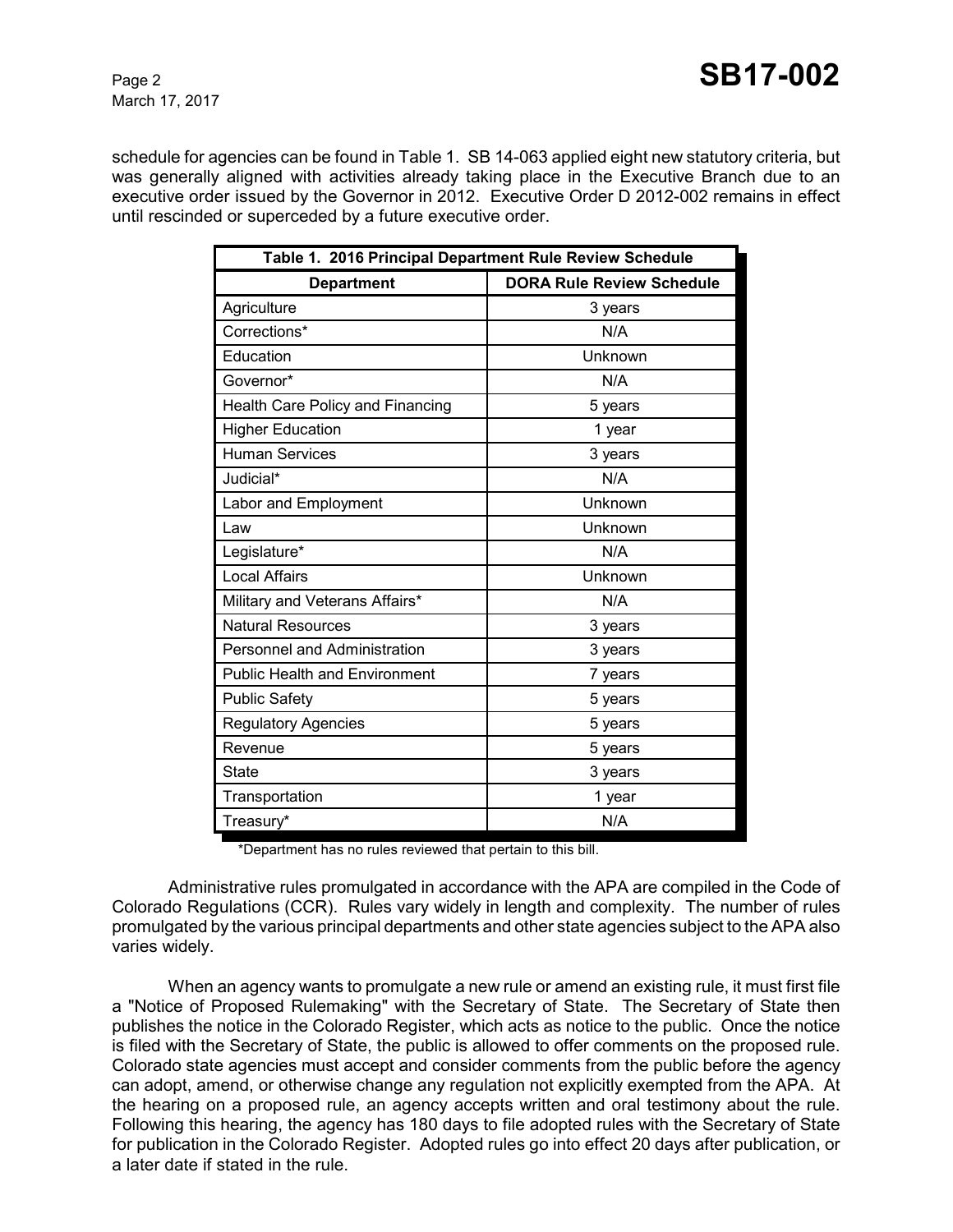## **State Expenditures**

**This bill is expected to increase state expenditures in multiple agencies by about \$2.6 million and 22.3 FTE in FY 2017-19 and about \$1.5 million and 13.5 FTE in FY 2018-19.** These costs are paid using General Fund, cash funds, and federal funds. Additionally, all state agencies will experience workload increases in FY 2016-17 in order to review all rules by the November 1, 2017 deadline.

*Assumptions.* The following assumptions are applied to the analysis in this fiscal note:

- additional FTE will be hired in FY 2017-18;
- 33 percent of all rules will be reviewed in each year of the three year cycle; and
- rules already reviewed in the current rule review cycle can be counted toward the review completed by November 2017.

*All state agencies*. In the current FY 2016-17, all state agencies that promulgate rules will see an increase in workload in order to review all of their rules by the November 1, 2017 deadline. In subsequent years, workload will increase to complete an additional review of rules by November 2018, and to implement the three-year schedule as outlined in the bill. With the exception of the agencies listed below, state agencies will be able to accomplish the increase in workload within existing appropriations. This fiscal note assumes that any further resources needed by agencies not listed below will be requested through the annual budget process.

Due to the varying complexity of rules between state agencies and varying degree of time needed to gather stakeholder input, the workload between different agencies can vary widely. In addition, as shown in Table 1, the amount of time departments have to complete their current DORA scheduled rule review varies. Agencies that are currently on a three-year review cycle will see fewer impacts to their current rule review process than agencies on a five- or seven-year rule review cycle. The two primary drivers for the departments requiring additional FTE are:

- the compression of their rule review schedule from their current schedule to a three year review schedule; and
- the complexity of department rules and level of stakeholder involvement required by these agencies.

| Table 2. Expenditures Under SB17-002               |             |            |  |
|----------------------------------------------------|-------------|------------|--|
| <b>Cost Components</b>                             | FY 2017-18  | FY 2018-19 |  |
| <b>Health Care Policy and Financing Subtotal</b>   | \$314,971   | \$303,942  |  |
| <b>Personal Services</b>                           | \$242,173   | \$248,287  |  |
| <b>FTE</b>                                         | 3.9         | 4.0        |  |
| <b>Operating Expenses and Capital Outlay Costs</b> | 22,232      | 3,800      |  |
| Centrally Appropriated Costs*                      | 50,566      | 51,855     |  |
| <b>Public Health and Environment Subtotal</b>      | \$1,350,477 | \$925,173  |  |
| <b>Personal Services</b>                           | \$931,925   | \$647,660  |  |
| <b>FTE</b>                                         | 8.5         | 5.8        |  |
| <b>Operating Expenses and Capital Outlay Costs</b> | 22,274      | 5,510      |  |
| Centrally Appropriated Costs*                      | 396,278     | 272,003    |  |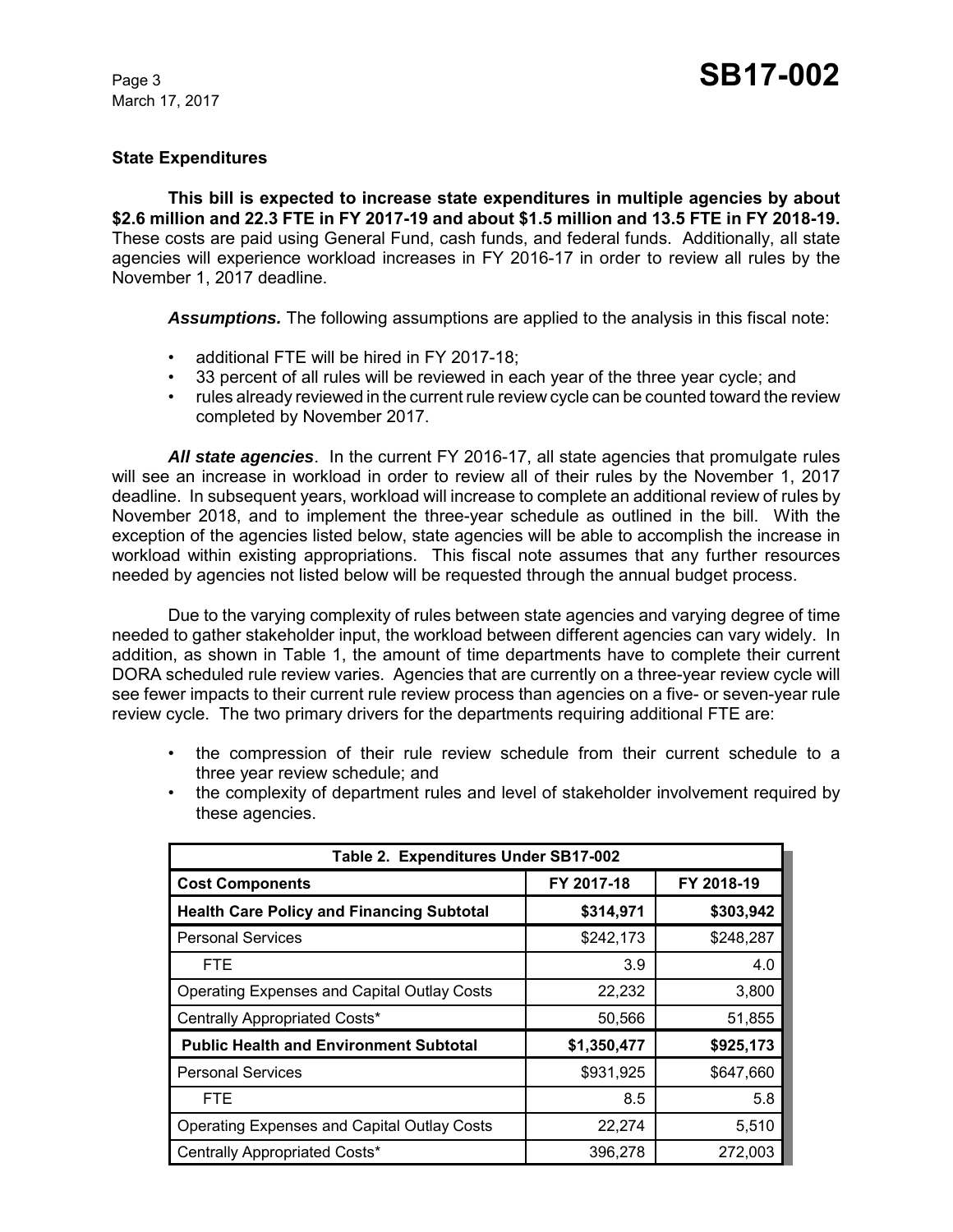| Table 2. Expenditures Under SB17-002 (Cont.)       |             |             |  |
|----------------------------------------------------|-------------|-------------|--|
| <b>Cost Components</b>                             | FY 2017-18  | FY 2018-19  |  |
| <b>Revenue Subtotal</b>                            | \$833,415   | \$292,260   |  |
| <b>Personal Services</b>                           | \$596,370   | \$219,931   |  |
| <b>FTE</b>                                         | 9.6         | 3.7         |  |
| <b>Operating Expenses and Capital Outlay Costs</b> | 56,150      | 3,515       |  |
| Centrally Appropriated Costs*                      | 180,895     | 68,814      |  |
| <b>Education Subtotal</b>                          | \$20,932    | \$0         |  |
| <b>Personal Services</b>                           | \$20,932    | \$0         |  |
| <b>FTE</b>                                         | 0.3         | 0.0         |  |
| <b>Operating Expenses and Capital Outlay Costs</b> | 285         | $\Omega$    |  |
| Centrally Appropriated Costs*                      | 4,217       | 0           |  |
| <b>Human Services Subtotal</b>                     | \$26,810    | \$0         |  |
| <b>Temporary Employee</b>                          | \$26,810    | \$0         |  |
| <b>TOTAL COSTS</b>                                 | \$2,551,107 | \$1,521,375 |  |
| <b>TOTAL FTE</b>                                   | 22.3        | 13.5        |  |

 *\* Centrally appropriated costs are not included in the bill's appropriation.*

*Department of Health Care Policy and Financing (HCPF).* The department requires 3.9 FTE in FY 2017-18 and 4.0 FTE in FY 2018-19 to complete a full review of rules by November 2017, to complete an update in 2018, and to collapse their current five year review schedule into the three year review schedule required under this bill. HCPF rules are generally related to health benefits, health program eligibility, provider enrollment, and recovery of payments. These rules are complex, and have a high degree of interest and participation from stakeholders. This fiscal note assumes the department will continue to involve the Medical Services Board in the rule review process. These costs will be paid from General Fund, the Hospital Provider Fee Cash Fund, and federal funds.

*Department of Public Health and Environment (CDPHE).* The department requires 8.5 FTE in FY 2017-18 and 5.8 FTE in FY 2018-19 to complete a full review of all department rules, complete an update in 2018, and collapse their current seven-year review schedule to three-year review schedule as required under this bill. The nature of the department's activities, such as regulating power plant emissions or hazardous waste, means that rules are highly technical and detailed. These costs will be paid from General Fund, various cash funds in CDPHE, reappropriated funds, and federal funds.

*Department of Revenue (DOR).* The department requires 9.6 FTE in FY 2017-18 and 3.7 FTE in FY 2018-19 to complete a full review of all rules, complete an update in 2018, and collapse their current five-year review schedule to a three-year review schedule as required under this bill. Much of the rule review for this department is managed by a single section of staff, rather than spread between multiple sections and managers. These costs will be paid from General Fund and various cash funds in DOR.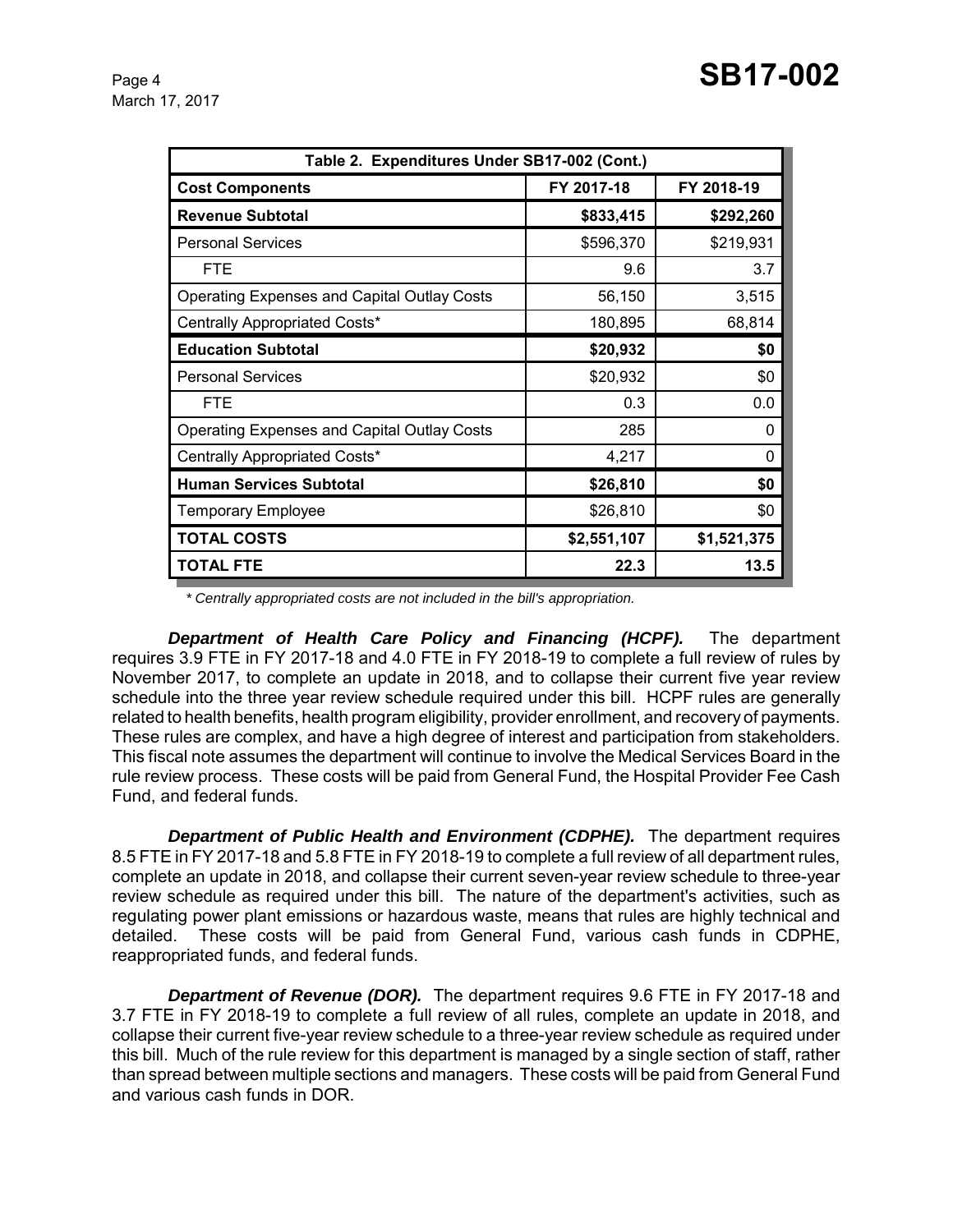*Other agencies.* The Department of Education (CDE) requires 0.3 FTE to assist with the review of all rules in 2018. The Department of Human Services (CDHS) requires \$26,810 for a temporary employee in FY 2017-18 to assist with the rule update due in 2018. It is assumed the temporary employee will be paid hourly.

*Centrally appropriated costs.* Pursuant to a Joint Budget Committee policy, certain costs associated with this bill are addressed through the annual budget process and centrally appropriated in the Long Bill or supplemental appropriations bills, rather than in this bill. The centrally appropriated costs subject to this policy are estimated in the fiscal note for informational purposes and summarized in Table 3. CDPHE indirect costs are 25.5 percent. DOR leased space is included to show the incremental impact of the additional FTE, and calculated at DOR's rate of 200 square feet per FTE at a rate of \$27 per square foot.

| Table 3. Centrally Appropriated Costs Under SB17-002                 |            |            |  |
|----------------------------------------------------------------------|------------|------------|--|
| <b>Cost Components</b>                                               | FY 2017-18 | FY 2018-19 |  |
| Employee Insurance (Health, Life, Dental, and Short-term Disability) | \$176,275  | \$106,144  |  |
| Supplemental Employee Retirement Payments                            | 160.520    | 99,989     |  |
| Indirect Costs (CDPHE)                                               | 243,321    | 166,559    |  |
| Leased Space (DOR)                                                   | 51,840     | 19,980     |  |
| <b>TOTAL</b>                                                         | \$631,956  | \$392,672  |  |

## **Technical Note**

The November 1, 2017, reporting deadline will likely not allow agencies enough time to perform the tasks required under the bill.

## **Effective Date**

The bill takes effect upon signature of the Governor, or upon becoming law without his signature.

## **State Appropriations**

The bill includes a provision requiring state agencies to implement the bill within existing resources. However, the fiscal note estimates that for FY 2017-18, this bill requires the following appropriations:

- \$264,406 to HCPF, and an allocation of 3.9 FTE;
- \$954,199 to CDPHE, and an allocation of 8.5 FTE;
- \$652,520 to DOR, and an allocation of 9.6 FTE;
- \$21,217 to CDE, and an allocation of 0.3 FTE; and
- \$26,810 to CDHS.

A breakdown of funds is displayed below in Table 4.